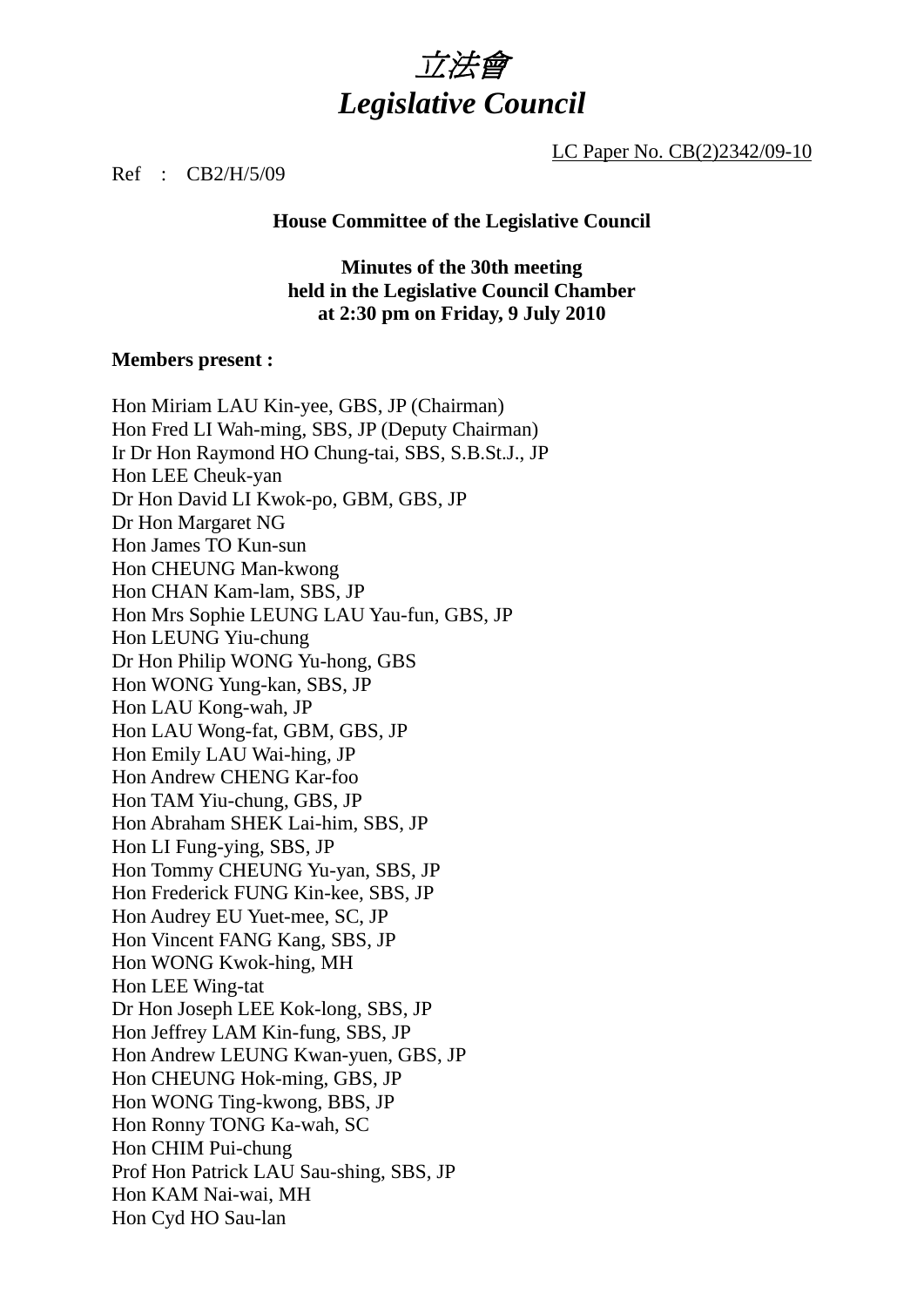Hon Starry LEE Wai-king, JP Dr Hon LAM Tai-fai, BBS, JP Hon CHAN Hak-kan Hon CHAN Kin-por, JP Dr Hon Priscilla LEUNG Mei-fun Dr Hon LEUNG Ka-lau Hon CHEUNG Kwok-che Hon WONG Sing-chi Hon WONG Kwok-kin, BBS Hon IP Wai-ming, MH Hon IP Kwok-him, GBS, JP Hon Mrs Regina IP LAU Suk-yee, GBS, JP Dr Hon PAN Pey-chyou Hon Paul TSE Wai-chun Dr Hon Samson TAM Wai-ho, JP Hon Alan LEONG Kah-kit, SC Hon LEUNG Kwok-hung Hon Tanya CHAN Hon Albert CHAN Wai-yip Hon WONG Yuk-man

#### **Members absent :**

Hon Albert HO Chun-yan Hon Timothy FOK Tsun-ting, GBS, JP Hon Paul CHAN Mo-po, MH, JP

#### **Clerk in attendance :**

Mrs Vivian KAM Clerk to the House Committee

### **Staff in attendance :**

| Ms Pauline NG          | <b>Secretary General</b>                            |
|------------------------|-----------------------------------------------------|
| Mr Arthur CHEUNG       | <b>Acting Legal Adviser</b>                         |
| Mrs Constance LI       | <b>Assistant Secretary General 1</b>                |
| Mrs Justina LAM        | <b>Assistant Secretary General 3</b>                |
| Mrs Percy MA           | <b>Assistant Secretary General (Special Duties)</b> |
| Ms Connie FUNG         | Senior Assistant Legal Adviser 1                    |
| <b>Mrs Sharon TONG</b> | Principal Council Secretary (Complaints)            |
| Mr Kelvin LI           | Acting Chief Public Information Officer             |
| Miss Odelia LEUNG      | Chief Council Secretary (2)6                        |
| Mr Timothy TSO         | <b>Assistant Legal Adviser 2</b>                    |
| Ms Amy YU              | Senior Council Secretary (2)3                       |
| <b>Ms Anna CHEUNG</b>  | Senior Legislative Assistant (2)3                   |
| Mr Arthur KAN          | Legislative Assistant (2)8                          |
|                        |                                                     |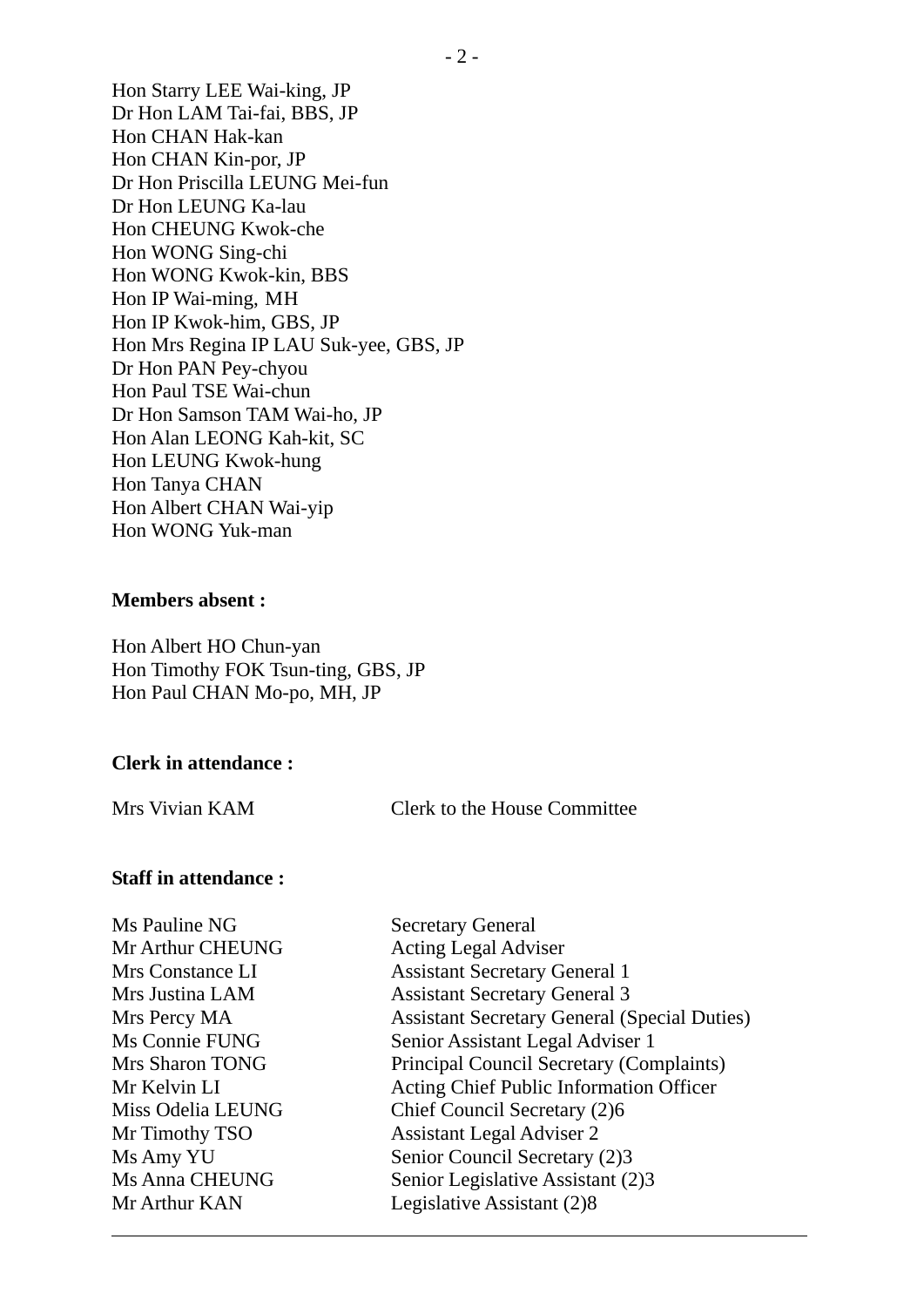## **I. Confirmation of the minutes of the 29th meeting held on 2 July 2010**  *(LC Paper No. CB(2) 2010/09-10)*

The minutes were confirmed.

## **II. Matters arising**

#### **Report by the Chairman on the meeting with the Chief Secretary for Administration ("CS")**

Letter from CS dated 28 June 2010 concerning the meeting of the Panel on Food Safety and Environmental Hygiene ("FSEH") on 21 June 2010

2. The Chairman said that she had conveyed to CS Members' view that Government officials were constitutionally accountable to the Legislature and should not leave a committee meeting on account of their dissatisfaction with the language used by individual Members. CS had responded that Government officials and Members should engage in discussion on the basis of mutual respect at meetings of the Council or its committees. The responsibility of public officers was to explain Government policies and to answer Members' questions. They should not be subject to language abuse and their request for a ruling should not be unheeded. CS had also reiterated the Administration's stance as stated in his letter dated 28 June 2010.

3. The Chairman further said that she had also relayed to CS that Members were aware of the limitation of powers of committee chairmen under the Rules of Procedure ("RoP") and had decided to refer the issues to the Committee on Rules of Procedure for consideration. She had stressed that the House Committee should not take on the role of an arbitrator, and had reiterated Members' view that Government officials should not leave a committee meeting.

#### Introduction of bills

4. The Chairman said that she had conveyed to CS Members' dissatisfaction with the bunching of bills by the Administration towards the end of the session, rendering it not possible for Members to form Bills Committees at an early opportunity to study the bills. Members were of the view that the Administration should review and improve its timetable for introduction of bills into the Council. She had also indicated that the Administration should avoid bunching of bills towards the end of the Legislative Council ("LegCo") term. CS had responded that the Administration would strive to introduce bills into the Council as early as practicable and would avoid bunching of bills at the end of the LegCo term.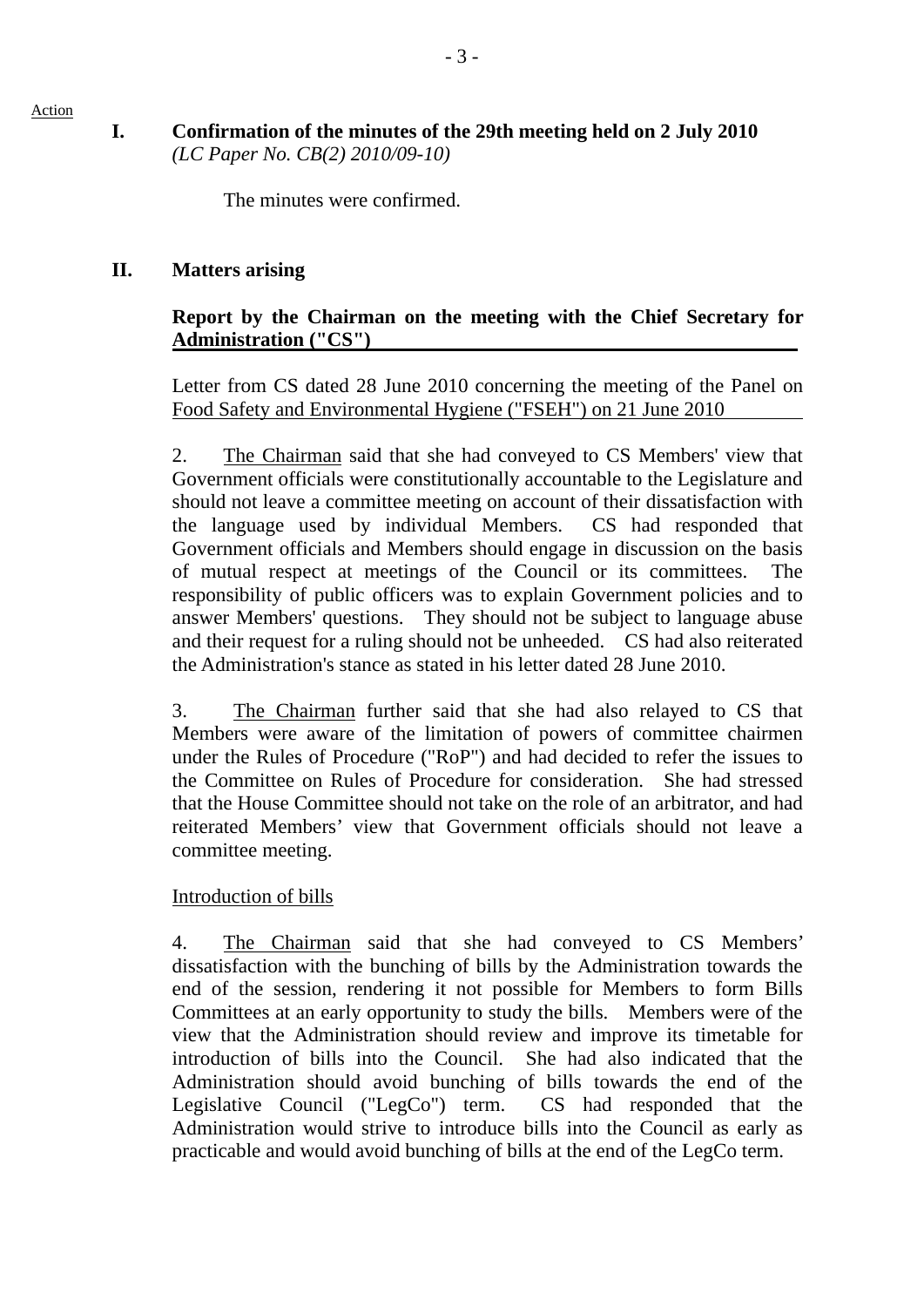Motion for adjournment of the Council to be moved by Mrs Regina IP under RoP 16(4) at the Council meeting on 14 July 2010 for debate on issues relating to the incidents of collapse of trees

5. The Chairman said that she had relayed to CS Members' request for him to attend the adjournment debate and respond. CS had indicated that the Administration would field appropriate public officers to attend the debate.

6. Mr Albert CHAN considered CS's response disrespectful to LegCo as he was responsible for tree management and Members had specifically requested him to attend the adjournment debate. Mr CHAN opined that CS was only paying lip service in emphasizing the importance of mutual respect between the Executive Authority and the Legislature. Mr CHAN stressed that given the grave public concern about the tree collapse incidents, CS should not shirk his responsibility for attending the adjournment debate. He requested to put on record his grave dissatisfaction with and condemnation of CS for his disrespect to LegCo.

7. The Chairman said that while CS had indicated that the general policy was to field appropriate public officers to attend the relevant debates, he had not ruled out the possibility of his attending the adjournment debate.

8. Mr Albert CHAN reiterated his dissatisfaction with CS's response which, in his view, was evasive, perfunctory and disrespectful to LegCo.

# **III. Business arising from previous Council meetings**

# **Legal Service Division report on subsidiary legislation gazetted on 2 July 2010 and tabled in Council on 7 July 2010**

*(LC Paper No. LS 85/09-10)* 

9. The Chairman said that three items of subsidiary legislation relating to arrangements for avoidance of double taxation were gazetted on 2 July 2010 and tabled in the Council on 7 July 2010. They were the Inland Revenue (Double Taxation Relief and Prevention of Fiscal Evasion with respect to Taxes on Income) (Brunei Darussalam) Order, Inland Revenue (Double Taxation Relief and Prevention of Fiscal Evasion with respect to Taxes on Income) (Kingdom of the Netherlands) Order and Inland Revenue (Double Taxation Relief and Prevention of Fiscal Evasion with respect to Taxes on Income) (Republic of Indonesia) Order.

10. Mr James TO said that during the scrutiny of the Principal Ordinance, Members had stressed the importance of adherence to the relevant principles in making subsidiary legislation to give effect to agreements for avoidance of double taxation. He requested the Legal Service Division to study the three Orders from that perspective to ascertain if they were in order. Should this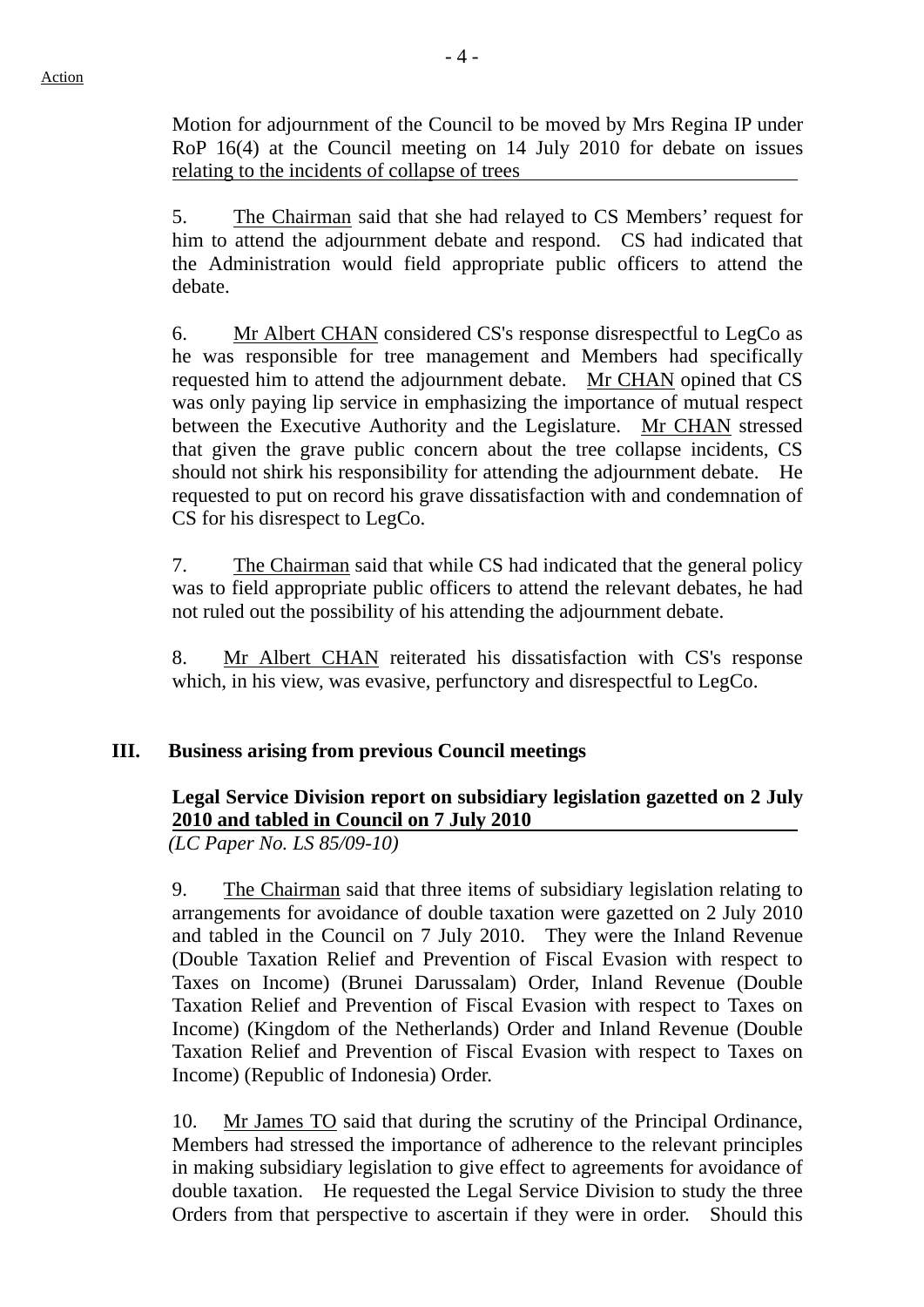be the case, it might not be necessary to form a subcommittee to study them. He enquired whether it would be viable for the House Committee to defer its decision on the subsidiary legislation to the next meeting pending further report from the Legal Service Division.

11. The Chairman said that there would be no House Committee meeting in the following week. The next House Committee meeting was scheduled for 8 October 2010.

12. Mr James TO said that in the circumstances, he proposed that a subcommittee be formed to study the three Orders in detail. Members agreed. The following Members agreed to join: Mr James TO and Ms Miriam LAU.

13. The Chairman said that the LegCo Secretariat would issue a circular to invite Members to join the subcommittee. Should less than three Members join the subcommittee by the deadline for signification of membership, the subcommittee would not be formed in accordance with the House Rules. Members noted the arrangement.

14. Mr James TO appealed to Members belonging to different political parties and groups to join the subcommittee.

15. The Chairman reminded Members that the deadline for amending the subsidiary legislation was 20 October 2010.

#### **IV. Further business for the Council meeting on 14 July 2010**

#### **(a) Tabling of papers**

**Report No. 17/09-10 of the House Committee on Consideration of Subsidiary Legislation and Other Instruments** 

*(LC Paper No. CB(2) 2012/09-10 issued vide LC Paper No. CB(3) 911/09-10 dated 8 July 2010)* 

16. The Chairman said that the report covered only one item of subsidiary legislation, i.e. the Tate's Cairn Tunnel Ordinance (Amendment of Schedule) Notice 2010, the period for amendment of which would expire on 14 July 2010. As three Members including herself had notified an intention to speak on the Notice, she, as Chairman of the House Committee, would move a motion to take note of the report in relation to the Notice.

#### **(b) Questions**

*(LC Paper No. CB(3) 901/09-10)* 

17. The Chairman said that Mr LEE Wing-tat had replaced his oral question.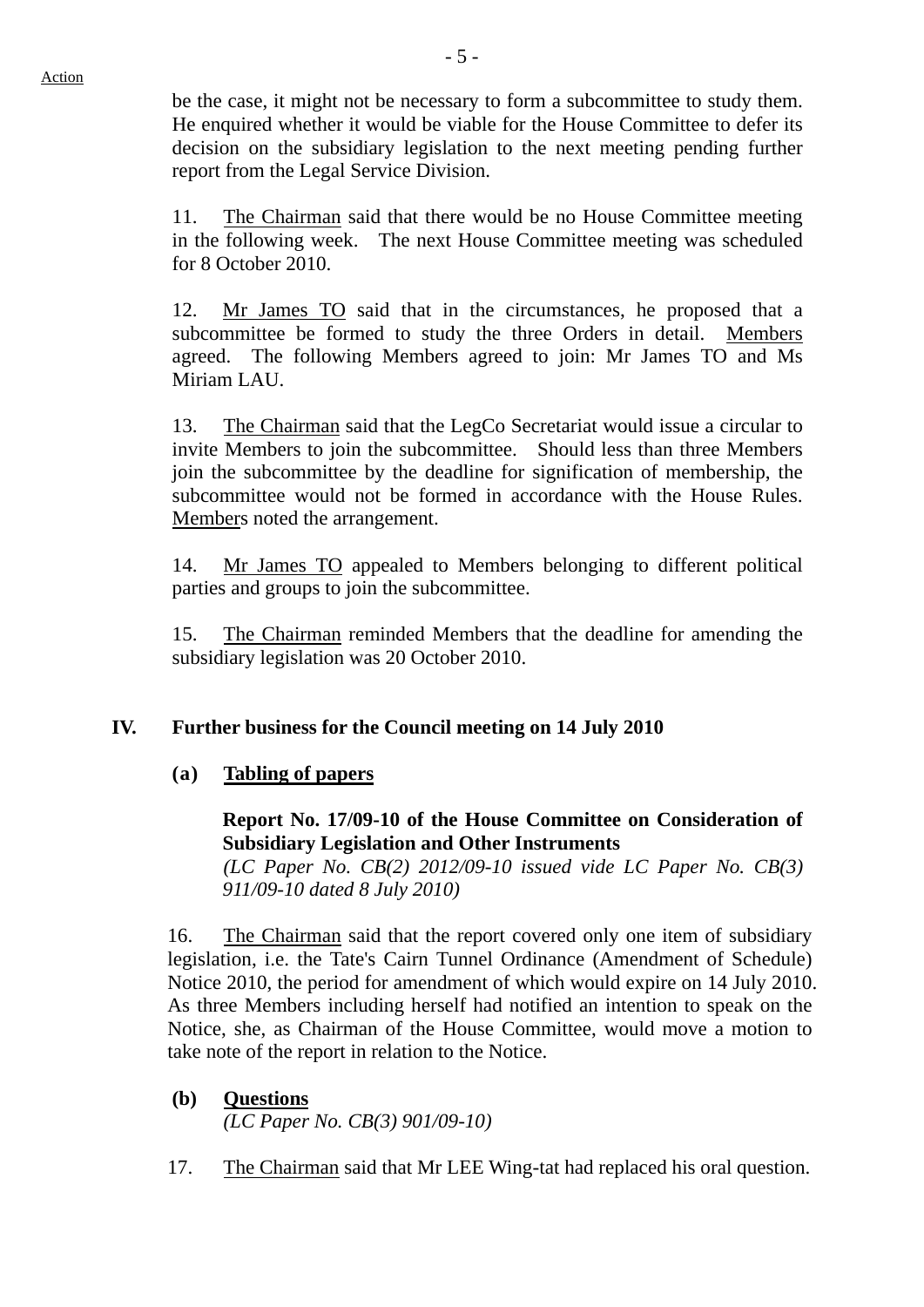# **(c) Bills - First Reading and moving of Second Reading**

## **Adaptation of Laws (Military References) Bill 2010**

18. The Chairman said that the Administration had given notice to present the above Bill to the Council. The House Committee would consider the Bill at the House Committee meeting on 8 October 2010.

## **(d) Bills – resumption of debate on Second Reading, Committee Stage and Third Reading**

# **(i) Minimum Wage Bill**

19. The Chairman said that the relevant Bills Committee on the above Bill had reported to the House Committee at the last meeting, and Members did not raise objection to the resumption of the Second Reading debate on the Bill.

# **(ii) Stamp Duty (Amendment) Bill 2010**

20. The Chairman said that the relevant Bills Committee on the above Bill had reported to the House Committee at the meeting on 25 June 2010, and Members did not raise objection to the resumption of the Second Reading debate on the Bill.

# **(e) Members' motions**

**Motion for adjournment of the Council to be moved by Hon Mrs Regina IP LAU Suk-yee for the purpose of debating the following issue: the repeated occurrence of tree-falling incidents, and how to prevent the recurrence of similar tragedies** 

 *(Wording of the motion issued vide LC Paper No. CB(3) 893/09-10 dated 6 July 2010.)* 

21. The Chairman said that at the last House Committee meeting, Members agreed to the moving by Mrs Regina IP of the above motion for adjournment of the Council. The President had determined that, if at the expiration of 75 minutes from the moving of the motion, there were still Members who wished to speak, he would extend the period of the debate to the time when all Members who wished to speak had spoken. The Chairman added that the speaking time limit for each Member was five minutes.

# **V. Position on Bills Committees and subcommittees**

*(LC Paper No. CB(2) 2011/09-10)* 

22. The Chairman said that there were 10 Bills Committees, five subcommittees under the House Committee (i.e. two subcommittees on subsidiary legislation and three subcommittees on policy issues) and eight subcommittees under Panels in action.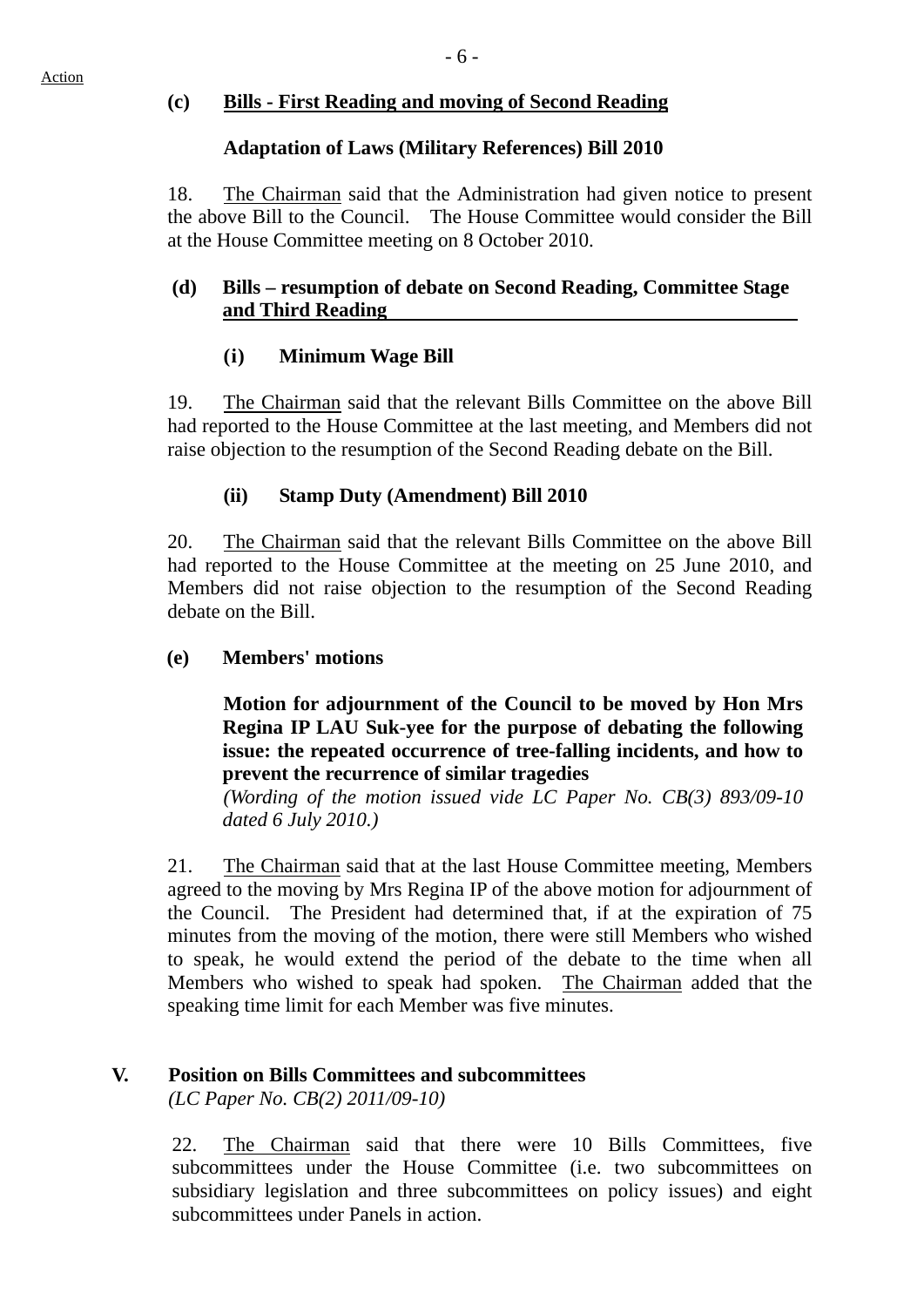## **VI. Rescheduling of the duty visit to the United States and Canada by the Subcommittee on Harbourfront Planning under the Panel on Development**

*(LC Paper No. CB(1) 2468/09-10)* 

23. Prof Patrick LAU, Chairman of the Subcommittee, said that the Subcommittee was appointed by the Panel on Development in November 2008 to monitor and study the planning, land use and related issues in respect of the harbourfront areas on both sides of the Victoria Harbour. The House Committee endorsed at its meeting on 10 July 2009 the proposed overseas duty visit by the Subcommittee to Vancouver, New York, Boston and Baltimore, scheduled tentatively from 25 September to 3 October 2009.

24. Prof Patrick LAU further said that the Subcommittee noted in the planning of the duty visit the studies being undertaken by the Administration on the waterfront management and operation models in certain overseas places. The Subcommittee considered that it would be useful to make reference to the findings of the Administration's studies and decided to postpone the duty visit. At its meeting on 2 July 2010, the Subcommittee considered the relevant information provided by the Administration and decided to undertake the duty visit in late September 2010. The Subcommittee therefore sought the House Committee's support for rescheduling the duty visit.

25. Members agreed to give permission for the Subcommittee to reschedule its duty visit to late September 2010.

#### **VII. Proposal from Dr Hon Priscilla LEUNG Mei-fun for asking an urgent oral question under Rule 24(4) of the Rules of Procedure at the Council meeting of 14 July 2010 relating to the successive incidents of people being bitten and injured by rodents**

 *(Letter dated 7 July 2010 from Dr Hon Priscilla LEUNG Mei-fun to the Chairman of the House Committee (LC Paper No. CB(2)2028/09-10(01))* 

26. At the invitation of the Chairman, Dr Priscilla LEUNG said that issues relating to rodent prevention and control were discussed at the meeting of the FSEH Panel on 6 July 2010. Not only had members' concerns not been addressed at the meeting but also a new worry had been brought up as the Under Secretary for Food and Health ("USFH") indicated that the baits used by the Food and Environmental Hygiene Department in its anti-rodent work had caused rodents to bite people. Yet USFH had maintained that the existing anti-rodent method was most suitable for Hong Kong. She had written to the President earlier on to seek his permission for moving at the Council meeting of 7 July 2010 a motion for the adjournment of the Council to debate issues relating to the rodent problem, but the President had not granted permission to her request. She stressed that since the Administration had failed to address members' concerns at the FSEH Panel meeting and another incident had occurred where a person was bitten by rodents in his sleep, she had proposed to ask an urgent oral question on the relevant issues under RoP 24(4) at the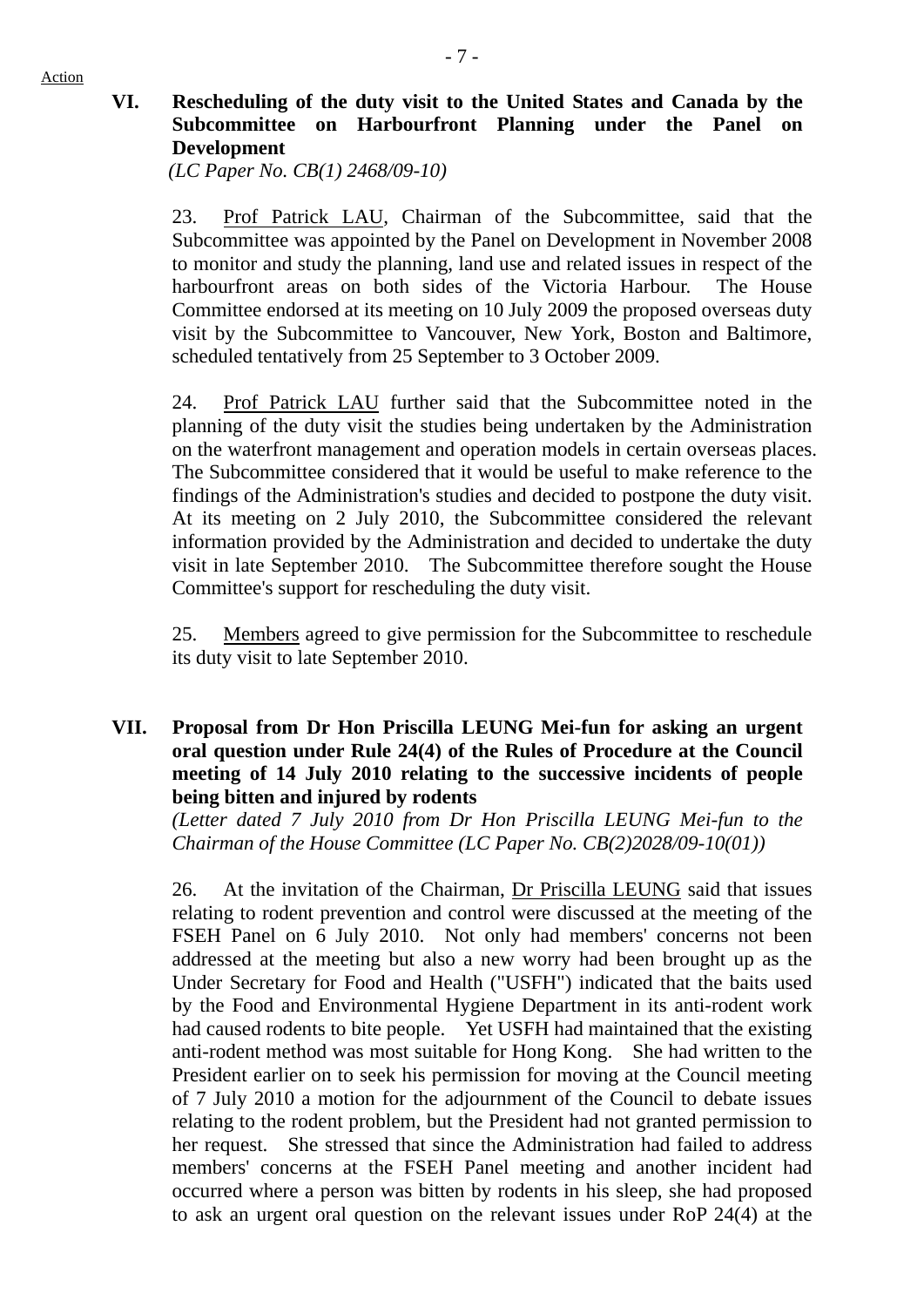Council meeting of 14 July 2010. The focus of her oral question was whether the Administration would consider using other types of baits so that its anti-rodent work would not become the cause of people being bitten by rodents. She invited Members to give views on her proposal.

27. The Chairman said that as Mr Paul TSE had also sought the House Committee's support for raising an urgent oral question under RoP 24(4) at the same Council meeting relating to successive incidents of Mainland tourists being coerced to make purchases, she suggested that the two agenda items be discussed jointly to facilitate Members' consideration of the two proposals. Members agreed.

28. At the invitation of the Chairman, Mr Paul TSE said that RoP 24(4) provided that a Member might seek the permission of the President to ask an urgent question on the ground that it was of an urgent character and related to a matter of public importance. He pointed out that incidents of Mainland tourists being coerced to make purchases had been widely reported in the media recently. Such incidents had a negative impact on Hong Kong's image in the international community and its tourism industry. As the summer months were the peak season for inbound and outbound travel and the golden week starting from 1 October was imminent, discussion on the issue could not be deferred until the next session. He therefore proposed the raising of an urgent oral question. In his view, raising an urgent oral question would press the Administration to take measures to tackle the problem. While noting the long agenda for the Council meeting of 14 July 2010, he pointed out that the time spent on an urgent oral question would be about 20 minutes and shorter as compared with an adjournment debate moved under RoP 16(2) for discussing an issue of urgent public importance.

29. Mr CHEUNG Man-kwong said that Members belonging to the Democratic Party did not agree that the mechanism for raising urgent questions should be invoked lightly for asking questions on topical issues; otherwise numerous urgent questions would be raised on issues reported in the media, thus defeating the purpose of the queuing mechanism for the allocation of questions at Council meetings. In his view, Dr Priscilla LEUNG and Mr Paul TSE should raise their oral questions through the queuing system for the allocation of questions.

30. Mr Ronny TONG shared Mr CHEUNG Man-kwong's view. He said that while it was understandable for an urgent question to be raised on the fatal tree-falling incidents, he was concerned about the tendency towards asking urgent questions, instead of observing the queuing system for the allocation of question slots, to follow up issues which were considered by individual Members as a matter of urgent public importance. Should this be the trend, the House Committee would need to consider frequently proposals for raising urgent questions. He expressed strong reservation at the proposals made by Dr Priscilla LEUNG and Mr Paul TSE.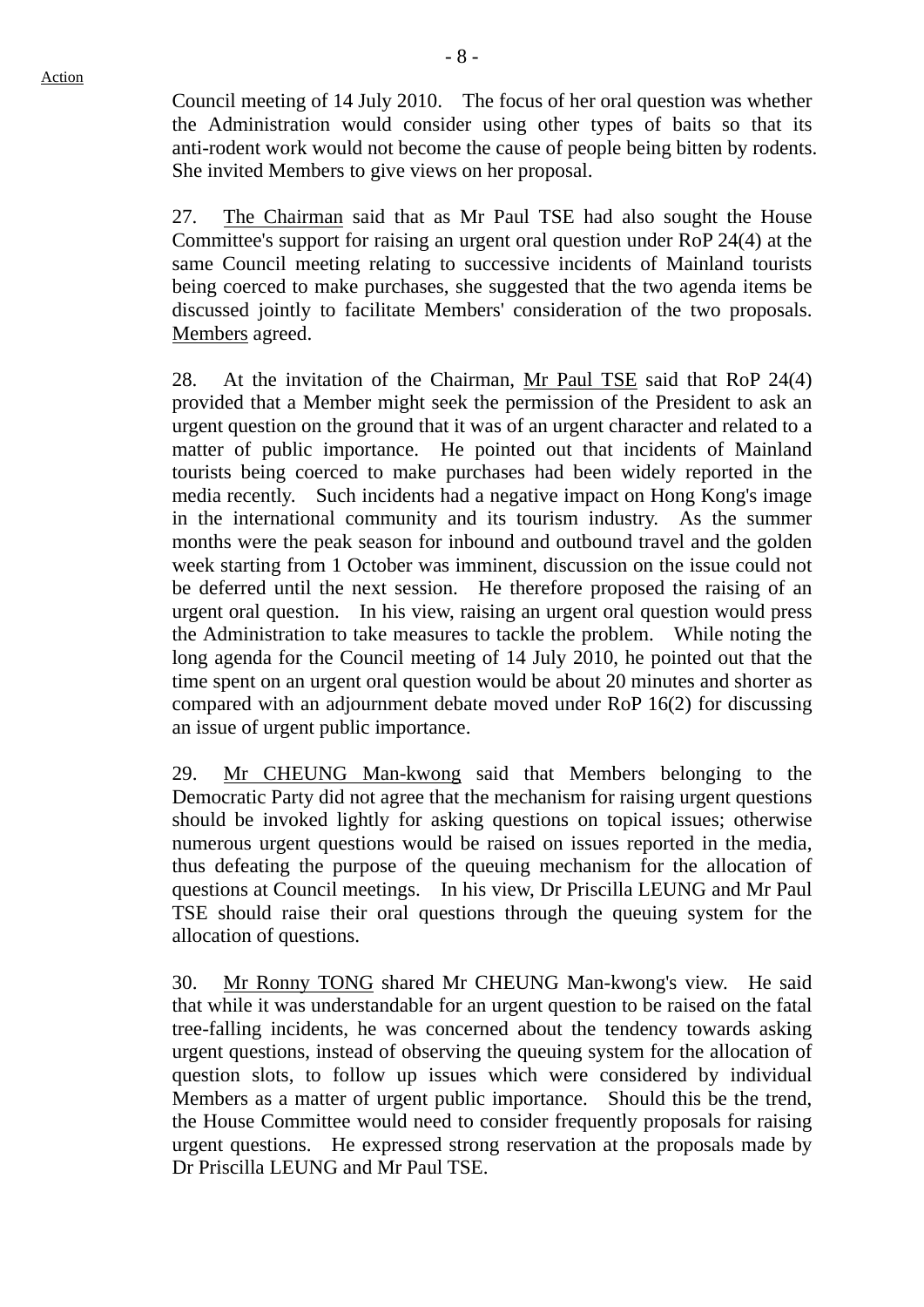31. Mr LEUNG Kwok-hung said that issues concerning hygiene like rodent infestation should have been discussed by the two dissolved municipal councils and not LegCo. He considered that the problem of rodent infestation raised by Dr Priscilla LEUNG might affect a large number of people, and the issue should be discussed in an adjournment debate. In his view, the attendance or otherwise of Members at an adjournment debate would be indicative of whether an issue under debate was of public importance.

32. Mr WONG Kwok-kin said that of the two subjects raised for urgent oral questions, he considered the one raised by Mr Paul TSE having territory-wide significance. The successive incidents of Mainland tourists being coerced to make purchases had serious impact on Hong Kong's image and its tourism industry. It also showed that the Administration had failed to take effective measures to prevent the recurrence of similar incidents. He considered it appropriate for an urgent oral question to be asked on the subject raised by Mr Paul TSE.

33. Mr Vincent FANG said that the subjects raised by Dr Priscilla LEUNG and Mr Paul TSE had both been discussed by the relevant Panels. The issue of rodent prevention and control was discussed at the FSEH Panel meeting on 6 July 2010, albeit Dr LEUNG's dissatisfaction with the Administration's response. Issues relating to the incidents of Mainland tourists being coerced to make purchases were discussed at the meeting of the Panel on Economic Development on 28 June 2010, and were being followed up actively by the Travel Industry Council of Hong Kong and the Hong Kong Tourism Board. He pointed out that there were already many items of business on the Agenda of the Council meeting of 14 July. He shared the views of Mr CHEUNG Man-kwong and did not consider it necessary to raise the proposed urgent oral questions.

34. Mr IP Kwok-him said that Members belonging to the Democratic Alliance for the Betterment and Progress of Hong Kong ("DAB") had discussed the proposals and considered it necessary for Members to reach a consensus on the criteria for determining the urgency of an issue which warranted the asking of urgent questions. He stressed that there was a rationale behind the existing arrangement of no more than six oral questions being asked at a Council meeting. Noting that both issues had yet to be resolved after their discussion by the relevant Panels, he queried how the issues could be resolved within the short duration of an oral question. He further said that Members belonging to DAB did not consider it appropriate to raise urgent questions on the subjects proposed. In their view, an adjournment debate would be more appropriate should it be considered necessary to follow up the relevant issues.

35. Mr Abraham SHEK opined that the successive incidents of rodents biting people not only in grassroot districts and also in Central pointed to the severity of the rodent problem. He considered that the subject was important and should be discussed. Moreover, given that the Council meeting of 14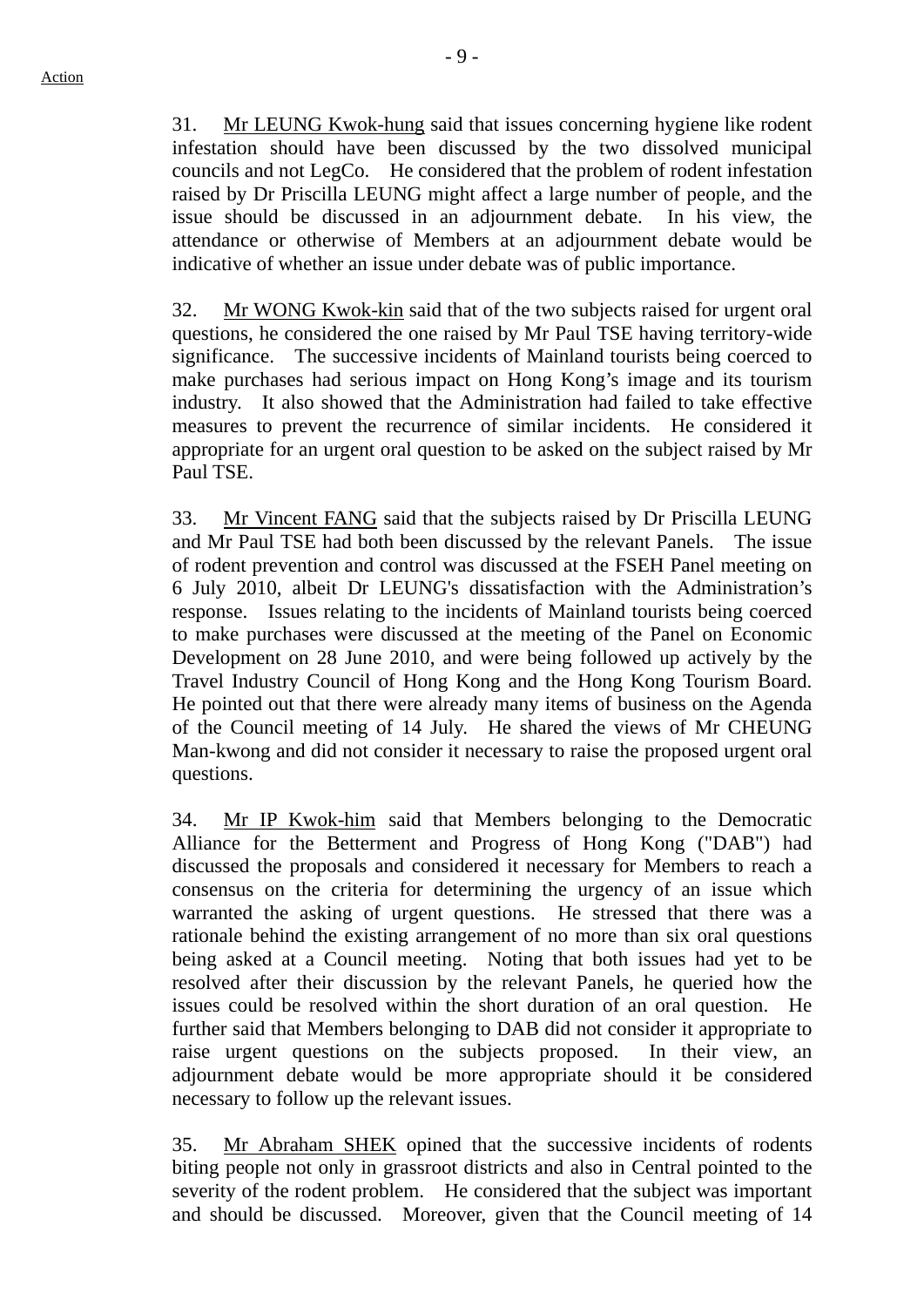July was the last one in the current session, he supported Dr Priscilla LEUNG's proposal.

36. The Chairman reminded Members that the matter under consideration was the proposals of Dr Priscilla LEUNG and Mr Paul TSE for raising urgent oral questions, and not for moving adjournment debates. She drew Members' attention to the relevant rule of RoP under which permission had to be sought from the President for asking an urgent question. She said that rule 10 of the House Rules provided that to assist the President in considering requests for asking urgent questions without the required notice, the Member concerned should, where practicable, first seek the agreement of the House Committee before submitting an urgent question to the Clerk to LegCo. The Chairman pointed out that individual Members had the right to seek directly the President's permission for raising an urgent question, irrespective of whether their proposal was supported by the House Committee.

37. Mr Paul TSE said that he failed to see why Members supported the proposal put forth by Mrs Regina IP for raising an urgent oral question in relation to the subject of tree-falling incidents, but not his proposal. In his view, Members' concern about opening up the floodgate for raising urgent questions should apply equally in both cases.

38. The Chairman said that Mrs Regina IP's request for asking an urgent question was submitted directly to the President. She reiterated that Mr Paul TSE had the right to seek the permission of the President for asking an urgent question, irrespective of whether his proposal was supported by the House Committee.

39. Mr Paul TSE said that as the President had given permission to Mrs Regina IP for moving a motion for an adjournment debate on the tree collapse incidents, he considered that the President should apply the same principles in considering his request for asking an urgent question. He pointed out that as in the case of the tree collapse incidents, the incidents of tourists being coerced to make purchases also involved the death of a tourist. He reiterated that the time spent on an urgent oral question would be shorter as compared with an adjournment debate. He appealed to Members to support his proposal.

40. Dr Priscilla LEUNG reiterated that her application for moving a motion for an adjournment debate had not been granted by the President. She considered it necessary to raise an urgent oral question as the Council meeting of 14 July was the last one in the current session, and she hoped to use the opportunity to press the Administration to undertake to change its existing rodent control method and stop using the baits which had caused rodents to bite people. She stressed that the issue was urgent, given that the summer holiday was approaching and members of the public were worried about being bitten by rodents. She hoped that Members would adopt the same criteria in considering proposals made by each and every Member.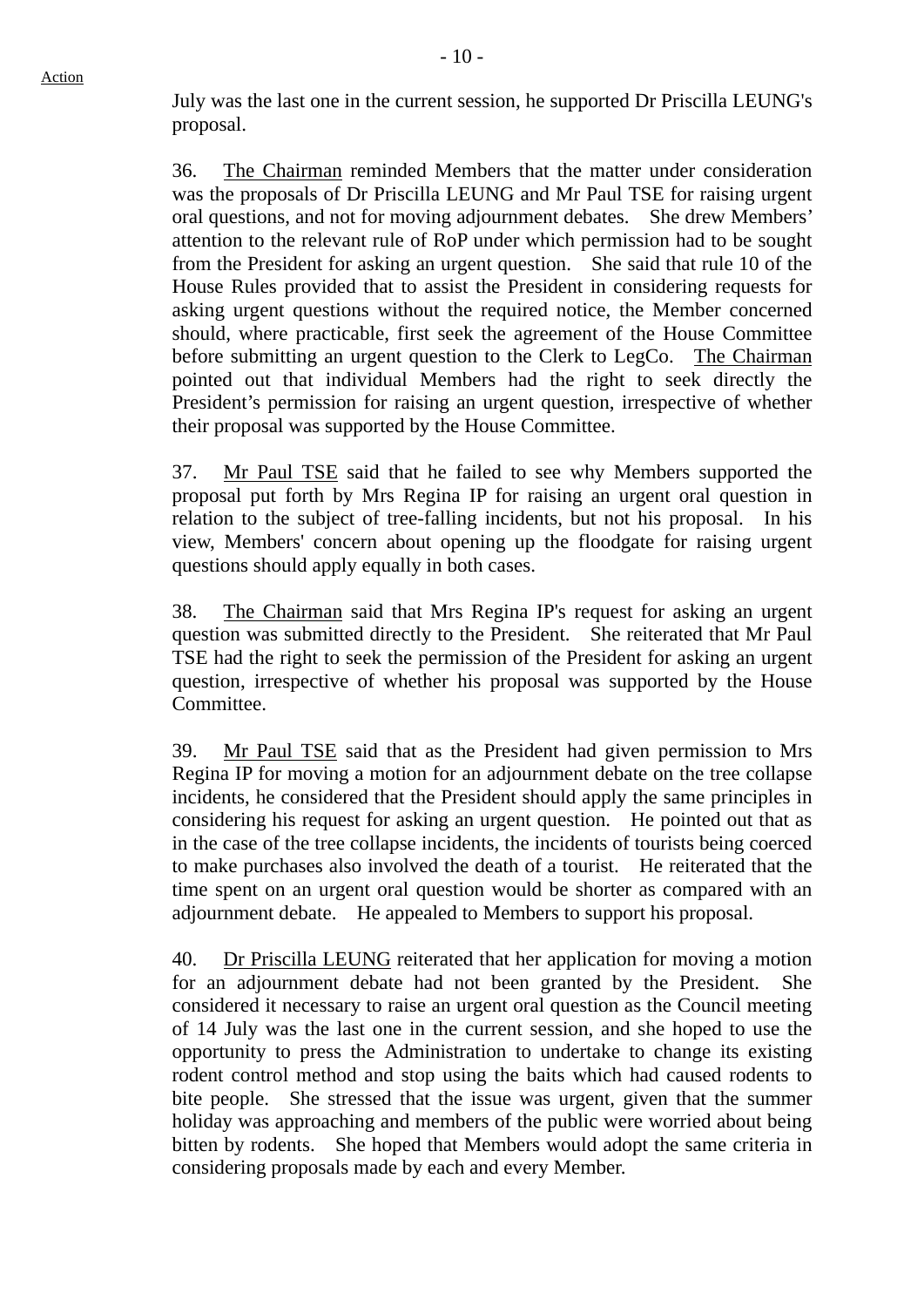41. The Chairman put to vote the proposal of Dr Priscilla LEUNG for asking an urgent oral question under RoP 24(4) at the Council meeting of 14 July 2010 relating to the successive incidents of people being bitten and injured by rodents. Dr Priscilla LEUNG requested to claim a division.

The following Members voted in favour of the proposal -

Ir Dr Raymond HO, Mr Abraham SHEK, Ms LI Fung-ying, Prof Patrick LAU, Dr Priscilla LEUNG, Dr LEUNG Ka-lau, Mr Paul TSE, Mr LEUNG Kwok-hung, Mr Albert CHAN and Mr WONG Yuk-man.

(10 Members)

The following Members voted against the proposal -

Mr LEE Cheuk-yan, Dr David LI, Mr Fred LI, Dr Margaret NG, Mr James TO, Mr CHEUNG Man-kwong, Mr CHAN Kam-lam, Mr LEUNG Yiu-chung, Dr Philip WONG, Mr WONG Yung-kan, Mr LAU Kong-wah, Ms Emily LAU, Mr Andrew CHENG, Mr TAM Yiu-chung, Mr Tommy CHEUNG, Mr Frederick FUNG, Ms Audrey EU, Mr Vincent FANG, Mr LEE Wing-tat, Dr Joseph LEE, Mr Jeffrey LAM, Mr Andrew LEUNG, Mr CHEUNG Hok-ming, Mr WONG Ting-kwong, Mr Ronny TONG, Mr KAM Nai-wai, Ms Cyd HO, Ms Starry LEE, Mr CHAN Hak-kan, Mr CHEUNG Kwok-che, Mr WONG Sing-chi, Mr IP Kwok-him, Mrs Regina IP, Mr Alan LEONG and Miss Tanya CHAN.

(35 Members)

The following Members abstained -

Mr LAU Wong-fat, Mr CHIM Pui-chung, Dr LAM Tai-fai, Mr CHAN Kin-por and Dr Samson TAM.

(5 Members)

42. The Chairman declared that 10 Members voted for and 35 Members voted against the proposal, and five Members abstained. Dr Priscilla LEUNG's proposal was not supported.

43. The Chairman then put to vote the proposal of Mr Paul TSE for asking an urgent oral question under RoP 24(4) at the Council meeting of 14 July 2010 relating to the successive incidents of Mainland tourists being coerced to make purchases. Mr Paul TSE requested to claim a division.

The following Members voted in favour of the proposal -

Ir Dr Raymond HO, Mr Abraham SHEK, Ms LI Fung-ying, Prof Patrick LAU, Dr Priscilla LEUNG, Dr LEUNG Ka-lau, Mr WONG Kwok-kin, Mr Paul TSE, Mr LEUNG Kwok-hung, Mr Albert CHAN and Mr WONG Yuk-man.

(11 Members)